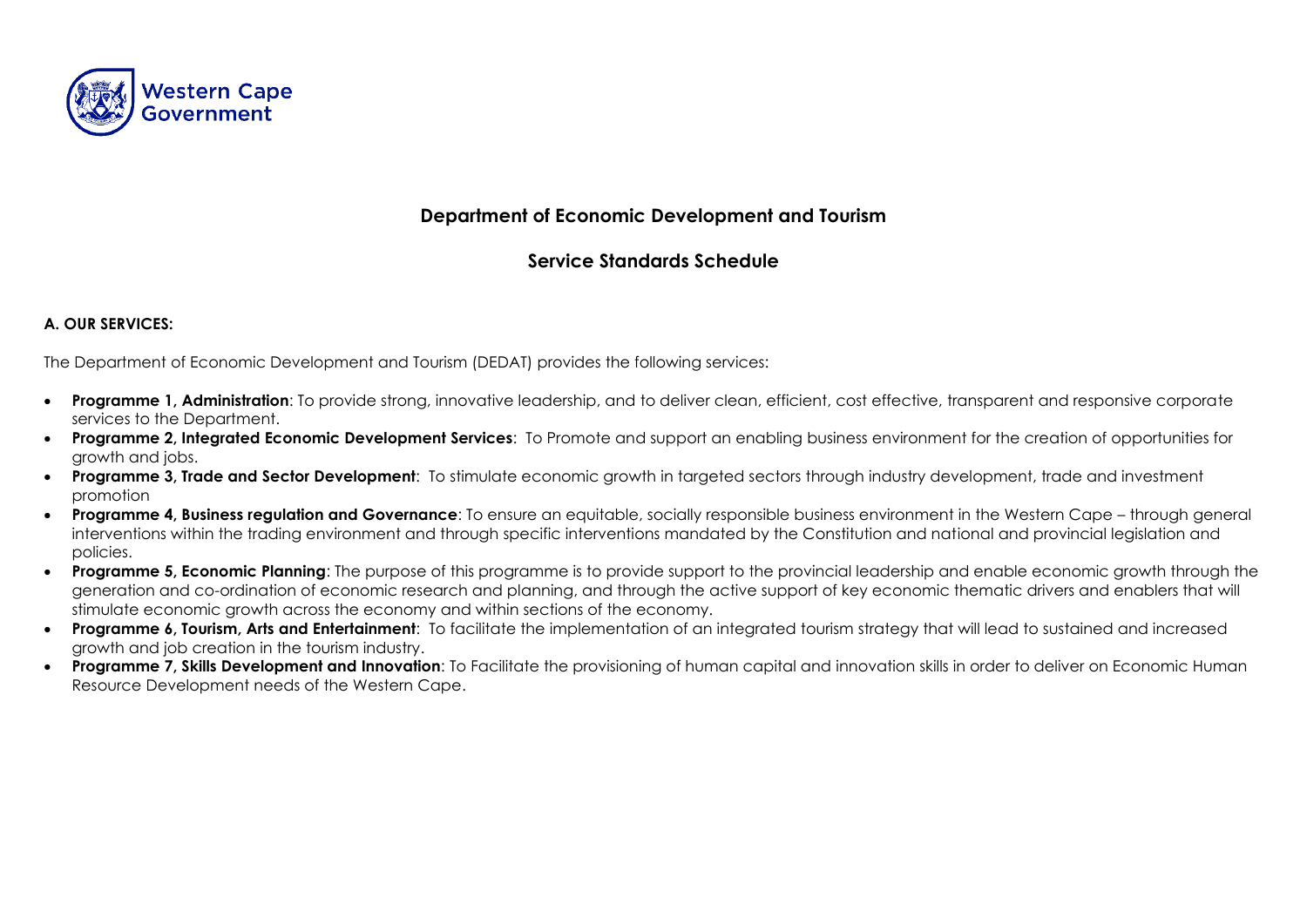### **B. SERVICE STANDARDS FOR KEY FRONTLINE SERVICES:**

#### **1. General service quality standards**

|                                   | <b>General service quality standards</b>                                                                                                                                                      |                                                                                                                                                                                    |                          |                                                                                                  |                                                                                                                                                                                                                                                                                                                                             |                                                                                                                                                                                                                                                                   |  |
|-----------------------------------|-----------------------------------------------------------------------------------------------------------------------------------------------------------------------------------------------|------------------------------------------------------------------------------------------------------------------------------------------------------------------------------------|--------------------------|--------------------------------------------------------------------------------------------------|---------------------------------------------------------------------------------------------------------------------------------------------------------------------------------------------------------------------------------------------------------------------------------------------------------------------------------------------|-------------------------------------------------------------------------------------------------------------------------------------------------------------------------------------------------------------------------------------------------------------------|--|
| <b>Key services</b>               | Quantity                                                                                                                                                                                      | Quality                                                                                                                                                                            | <b>Target group</b>      | <b>Target</b><br>area                                                                            | <b>Time period</b>                                                                                                                                                                                                                                                                                                                          | <b>Full statement</b>                                                                                                                                                                                                                                             |  |
| Provide access to the<br>services | 100% access to<br><b>DEDAT</b> buildings<br>and premises.<br>Signage boards<br>installed in our<br>building and are,<br>legible and written<br>in 3 official<br>languages of the<br>province. | Provision of access to<br>DEDAT building and<br>premises are equipped for<br>all people and people<br>with disabilities in line with<br>the Batho Pele<br>requirements.            | Western Cape<br>citizens | <b>DEDAT</b><br>building<br>entrance and<br>exit including<br>lifts and<br>ablution<br>services. | Access time period:<br>Mondays to Fridays<br>between 07:30 and<br>16:00.                                                                                                                                                                                                                                                                    | 100% provision of access to DEDAT<br>building for clients and potential<br>clients and includes ablution<br>facilities, entrances, exists and lifts<br>to facilitate easy access to people<br>with disability in line with the Batho<br>Pele requirements.        |  |
| Comply with official<br>languages | 100% compliance<br>of the three (3)<br>official languages                                                                                                                                     | Compliance of the three<br>(3) official languages is<br>intended to serve clients in<br>their preferred language<br>of choice in line with the<br>Western Cape Language<br>Policy. | Western Cape<br>citizens | <b>DEDAT Service</b><br>delivery<br>environment.                                                 | Compliance time<br>period occurs daily<br>within approved<br><b>DEDAT</b> business hours.                                                                                                                                                                                                                                                   | 100% daily compliance of the<br>three (3) official languages are<br>intended to render services to<br>clients and potential clients in line<br>with the Western Cape Language<br>Policy.                                                                          |  |
| Render customer care              | 100% of DEDAT<br>office employees<br>and frontline staff<br>render customer<br>care.                                                                                                          | Render customer care is<br>to treat clients with dignity,<br>respect, humanity and<br>courtesy in line with DEDAT<br>Service Charter and the<br>Batho Pele Handbook.               | Western Cape<br>citizens | <b>DEDAT</b> service<br>delivery<br>environment.                                                 | - Respond to all our<br>emails within 48 hours<br>- Answer telephone<br>calls within 3 rings<br>- Written<br>correspondence will<br>be acknowledge<br>within receipt of your<br>letter within 3 working<br>days.<br>- Replies will be sent<br>within 7 working days.<br>If we cannot reply<br>within 7 working days,<br>we will explain why | 100% rendering of customer care<br>service by DEDAT employees and<br>frontline staff who treat citizens<br>with dignity, respect, humility and<br>courtesy at all service delivery sites<br>in line with the DEDAT Service<br>Charter and Batho Pele<br>Handbook. |  |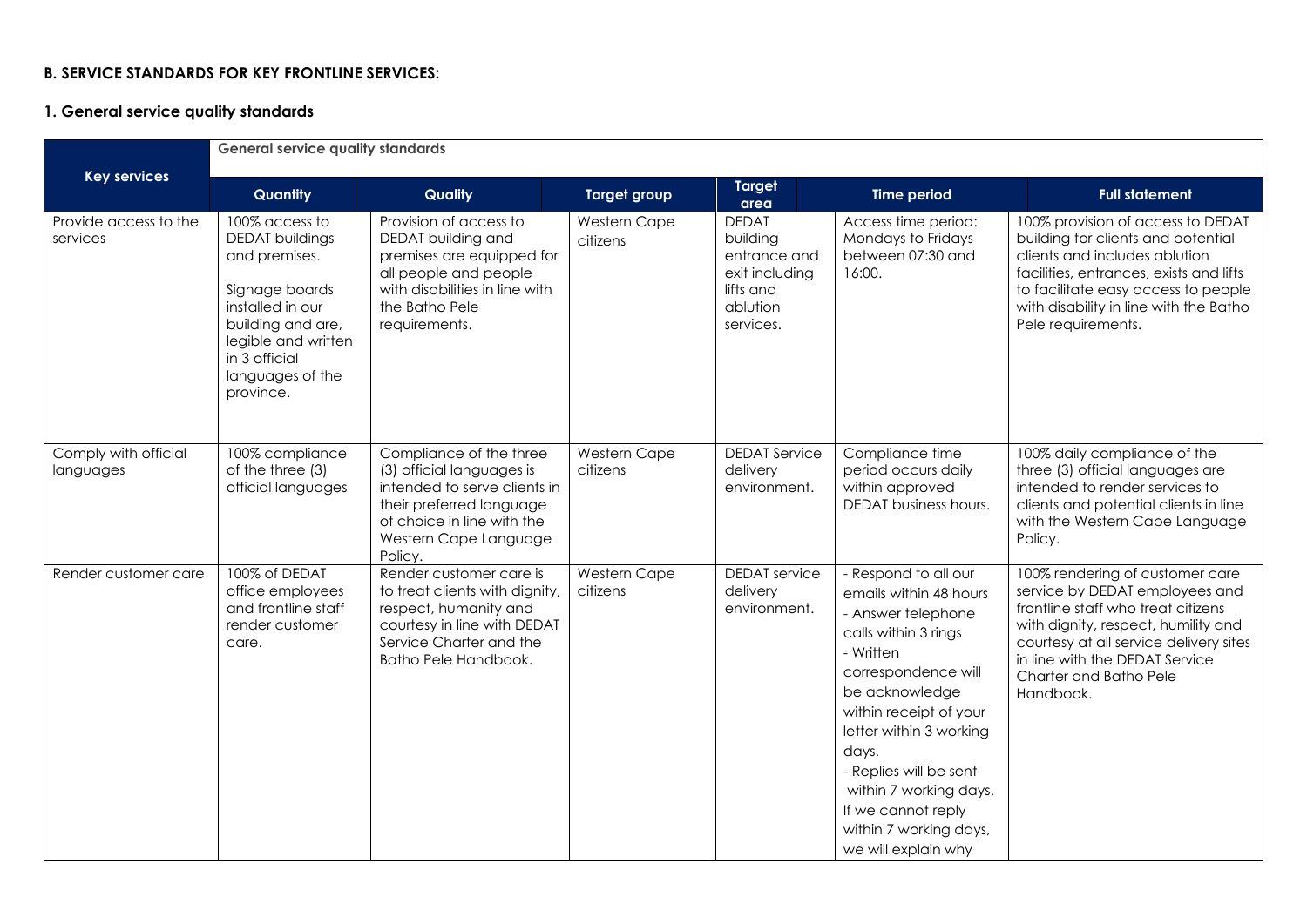|                          |                                                                                                                                                                                                           |                                                                                                    |                          |                                                  | and indicate when<br>you can expect a<br>reply.<br>- When you submit an<br>application or request,<br>we will provide a fair<br>and objective<br>assessment based on<br>the information<br>submitted. We will give<br>you informed, useful<br>and constructive<br>feedback.                                                                                                                      |                                                                                                                                                                                                                                                                   |
|--------------------------|-----------------------------------------------------------------------------------------------------------------------------------------------------------------------------------------------------------|----------------------------------------------------------------------------------------------------|--------------------------|--------------------------------------------------|--------------------------------------------------------------------------------------------------------------------------------------------------------------------------------------------------------------------------------------------------------------------------------------------------------------------------------------------------------------------------------------------------|-------------------------------------------------------------------------------------------------------------------------------------------------------------------------------------------------------------------------------------------------------------------|
| Complaints<br>Management | 100% of all<br>complaints and<br>correspondence<br>pertaining to the<br>Minister of<br>Economic<br>Opportunities by<br>clients or potential<br>clients will be<br>responded to in an<br>efficient manner. | All complaints dealt with in<br>line with the DEDAT<br>Service Charter and Batho<br>Pele Handbook. | Western Cape<br>citizens | <b>DEDAT</b> service<br>delivery<br>environment. | - Respond to all our<br>emails within 48 hours<br>- Answer telephone<br>calls within 3 rings<br>- Written<br>correspondence will<br>be acknowledge<br>within receipt of your<br>letter within 3 working<br>days.<br>- Replies will be sent<br>within 7 working days.<br>- If we cannot reply<br>within 7 working days,<br>we will explain why<br>and indicate when<br>you can expect a<br>reply. | 100% rendering of customer care<br>service by DEDAT employees and<br>frontline staff who treat citizens<br>with dignity, respect, humility and<br>courtesy at all service delivery sites<br>in line with the DEDAT Service<br>Charter and Batho Pele<br>Handbook. |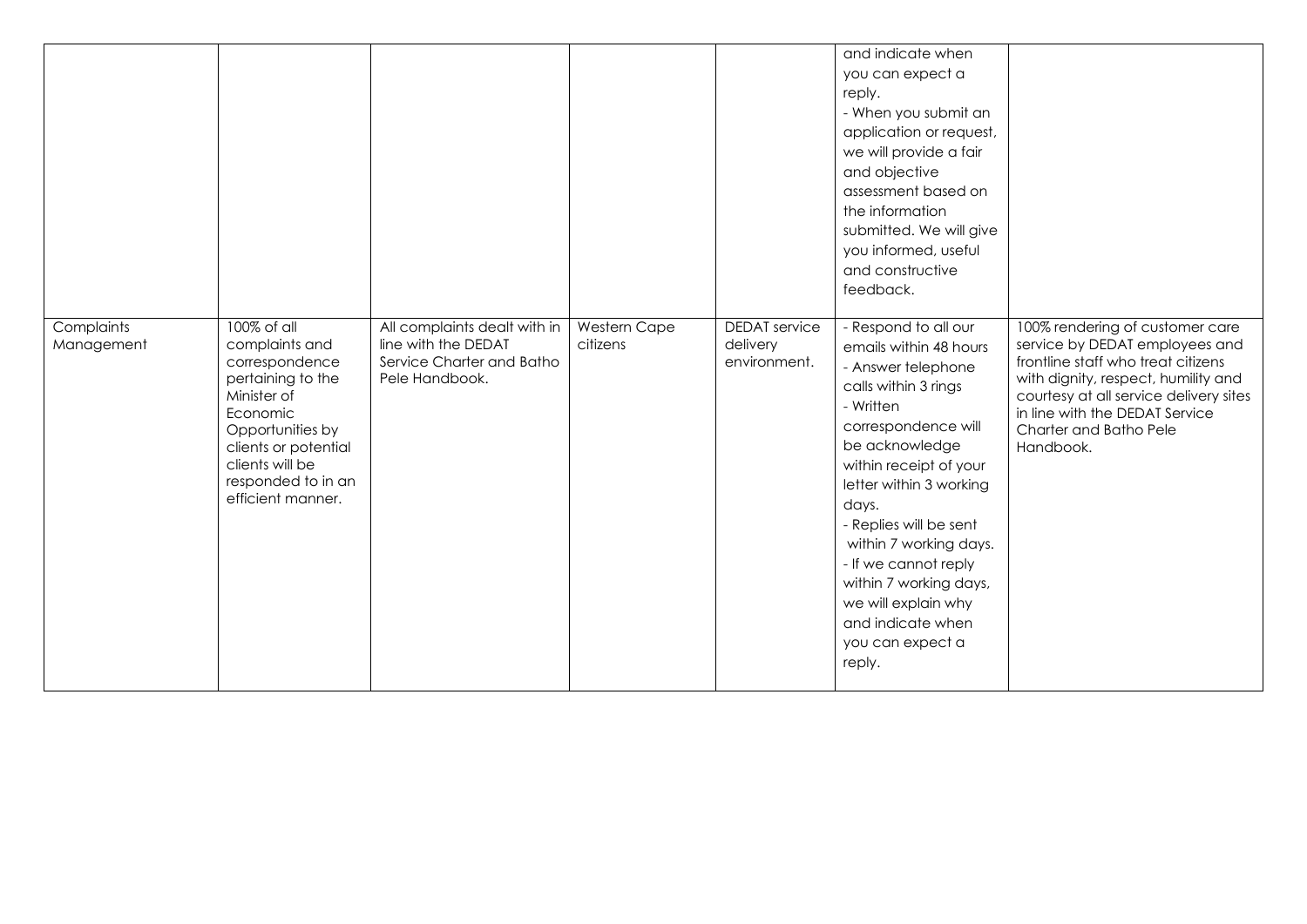# **2. Registration of tourist guides and monitoring in the province as per the Tourism Act 3 of 2014**

| <b>Key services</b>                                                                                                               | Registration of tourist guides and monitoring in the province as per the Tourism Act 3 of 2014 |                                                                                                              |                                                                      |              |                                                                                                                                                               |                                                                                                                                                                                                                                                                                                                                                                                                         |
|-----------------------------------------------------------------------------------------------------------------------------------|------------------------------------------------------------------------------------------------|--------------------------------------------------------------------------------------------------------------|----------------------------------------------------------------------|--------------|---------------------------------------------------------------------------------------------------------------------------------------------------------------|---------------------------------------------------------------------------------------------------------------------------------------------------------------------------------------------------------------------------------------------------------------------------------------------------------------------------------------------------------------------------------------------------------|
|                                                                                                                                   | Quantity                                                                                       | Quality                                                                                                      | <b>Target group</b>                                                  | Target area  | <b>Time period</b>                                                                                                                                            | <b>Full statement</b>                                                                                                                                                                                                                                                                                                                                                                                   |
| Processing of new<br>tourist guide<br>registrations and<br>licences                                                               | 100% new<br>registrations<br>processed                                                         | Managed in terms of the<br>Tourism Act 3 of 2014                                                             | - Tourist guides<br>- Industry<br>Associations<br>- Tourism Industry | Western Cape | All new Tourist guide<br>registration applications<br>processed within 20 working<br>days once all required<br>supporting documentation<br>has been received. | Improved processes for new<br>Tourist guide registration and<br>licences. In terms of tourism<br>regulation, the tourist guiding<br>sector in South Africa is<br>governed by the National<br>Tourism Act 3 of 2014 and the<br>Regulation to Tourist Guiding.                                                                                                                                            |
| Processing of renewal<br>and upgrade of<br>tourist guide licences                                                                 | 100% renewal of<br>licenses processed                                                          | Managed in terms of the<br>Tourism Act 3 of 2014                                                             | - Tourist guides<br>- Industry<br>Associations<br>-Tourism Industry  | Western Cape | All renewal and upgrade<br>applications processed within<br>20 working days once all<br>required supporting<br>documentation has been<br>received.            | Improved processes for the<br>renewal and upgrade of<br>licences as per the Tourism Act<br>3 of 2014.<br>In terms of tourism regulation,<br>the tourist guiding sector in<br>South Africa is governed by the<br>National Tourism Act 3 of 2014<br>and the Regulation to Tourist<br>Guiding.                                                                                                             |
| Regular inspections<br>conducted to ensure<br>compliance in terms<br>of regulating a<br>sustainable tourist<br>guiding sub-sector | 100% inspections<br>of identified tourist<br>guides                                            | Inspections are<br>conducted in terms of<br>the regulations and<br>standards of the Tourism<br>Act           | - Tour guides<br>- Industry<br>Associations<br>- Tourism Industry    | Western Cape | Quarterly/bi-annual<br>inspections conducted.                                                                                                                 | Improved processes to ensure<br>compliance in terms of<br>regulating a sustainable tourist<br>guiding sub-sector or the<br>Registration of tourist guides in<br>the province as per the Tourism<br>Act 3 of 2014.<br>In terms of tourism regulation,<br>the tourist guiding sector in<br>South Africa is governed by the<br>National Tourism Act 3 of 2014<br>and the Regulation to Tourist<br>Guiding. |
| Manage and resolve<br>complaints relating to<br>registrations and<br>renewals by means of<br>dedicated email<br>service           | 100% of<br>complaints<br>received via email<br>are managed and<br>responded to                 | Complaints are dealt<br>with in line with the<br>standard operation<br>procedures and Batho<br>Pele Handbook | - Tourist guides<br>- Industry<br>Associations<br>- Tourism Industry | Western Cape | Complaints are responded to<br>within a time period of 48<br>hours from date of receipt.                                                                      | 100% of complaints received<br>are responded to within a time<br>period of 48 hours in line with<br>the standard operating<br>procedures and Batho Pele<br>Handbook.                                                                                                                                                                                                                                    |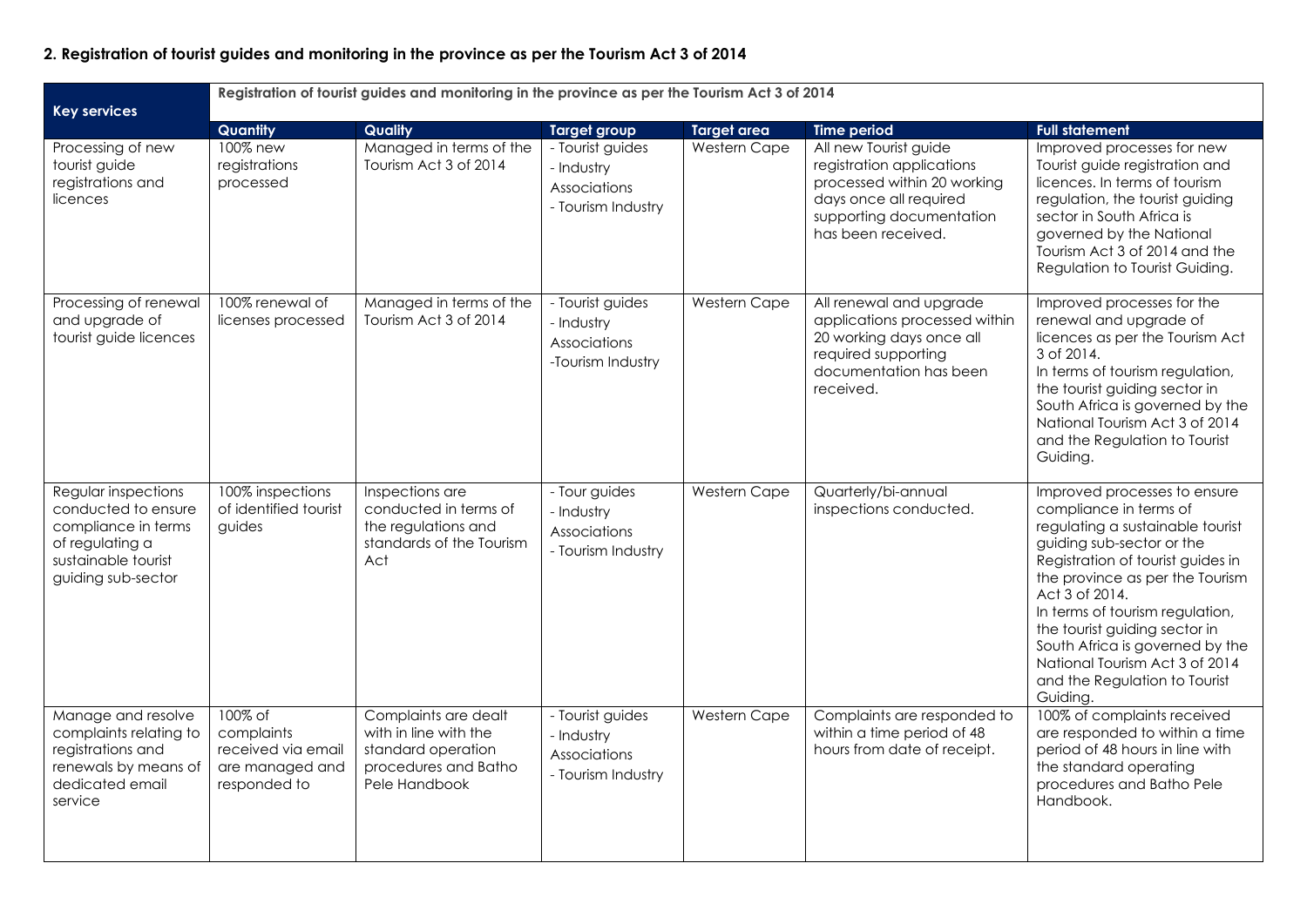# **3. Office of the Consumer Protector in the Western Cape by virtue of the provisions of provincial and national legislation**

| <b>Key services</b>                            |                                                                           | Office of the Consumer Protector in the Western Cape by virtue of the provisions of provincial and national legislation                 |                                                                                                   |                    |                                                                                                                                                                                                                                                                                                                                                                                                                                                                                                                                                                             |                                                                                                                                                                                                                                                                                                                                         |  |
|------------------------------------------------|---------------------------------------------------------------------------|-----------------------------------------------------------------------------------------------------------------------------------------|---------------------------------------------------------------------------------------------------|--------------------|-----------------------------------------------------------------------------------------------------------------------------------------------------------------------------------------------------------------------------------------------------------------------------------------------------------------------------------------------------------------------------------------------------------------------------------------------------------------------------------------------------------------------------------------------------------------------------|-----------------------------------------------------------------------------------------------------------------------------------------------------------------------------------------------------------------------------------------------------------------------------------------------------------------------------------------|--|
|                                                | Quantity                                                                  | Quality                                                                                                                                 | <b>Target group</b>                                                                               | <b>Target area</b> | <b>Time period</b>                                                                                                                                                                                                                                                                                                                                                                                                                                                                                                                                                          | <b>Full statement</b>                                                                                                                                                                                                                                                                                                                   |  |
| Resolve consumer<br>complaints                 | 100% of APP<br>target for<br>consumer<br>complaints<br>received resolved. | In terms of the provisions<br>of provincial and<br>national legislation as<br>envisaged in Schedule 4<br>Part A of the<br>Constitution. | - Consumers<br>- Small businesses<br>- NGOs<br>- Government<br>departments<br>- Local authorities | Western Cape       | 100% of APP target for<br>complaints resolved within 90<br>days.<br>Acknowledge receipt of<br>complaint and logged<br>consumer complaints are<br>responded to within a time<br>period of 48 hours from date<br>of receipt.<br>The process of investigating a<br>consumer complaint will start<br>within 3 working days after all<br>relevant information has been<br>provided by the parties<br>involved.<br>Feedback on the<br>investigation by the Consumer<br>Protector will be provided<br>after 15 working days after<br>receipt of all the relevant<br>documentation. | The projects and operations<br>linked to the services of the<br>OCP are primarily geared<br>towards a citizen-centric service<br>since it provides dispute<br>resolution services between<br>consumers and suppliers, as<br>mandated in terms of the<br>Western Cape Consumer Affairs<br>(Unfair Business Practices) Act<br>10 of 2002. |  |
| Consumer education<br>programmes rolled<br>out | 100% of planned<br>programmes<br>rolled out                               | In terms of the provisions<br>of provincial and<br>national legislation                                                                 | - Consumers<br>- Small businesses<br>- NGOs<br>- Government<br>departments<br>- Local authorities | Western Cape       | 100% of planned educational<br>programmes rolled out.                                                                                                                                                                                                                                                                                                                                                                                                                                                                                                                       | 100% of Consumer education<br>programmes rolled out in<br>accordance with DEDAT<br>Annual Performance Plan.                                                                                                                                                                                                                             |  |